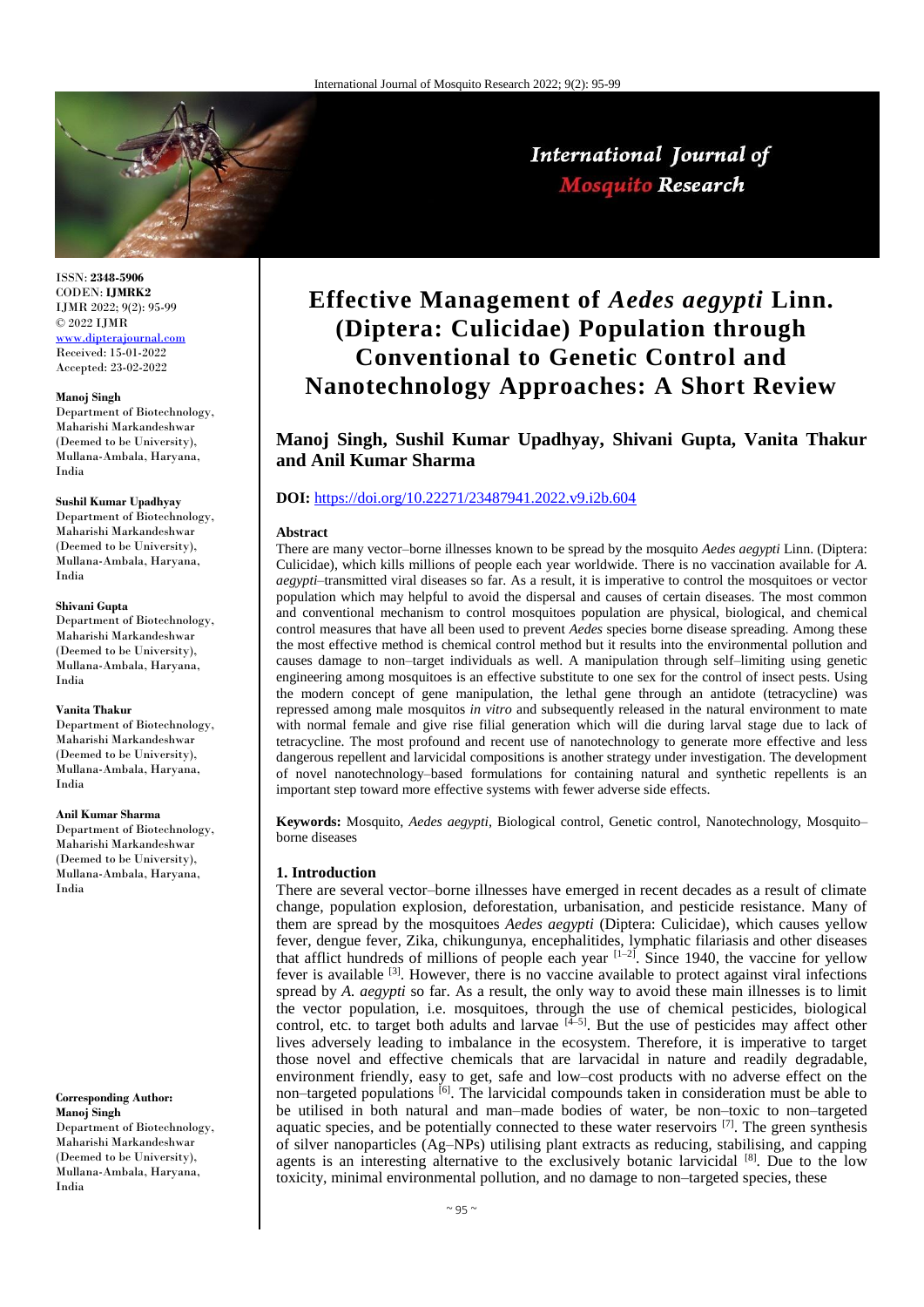larvicidal produced from plant extracts are a promising category of pesticides [9]. Plant–mediated silver nanoparticles (Ag–NPs) combine the microbicide properties of silver with the insecticidal activity of selected plants, resulting to increased efficiency at the nano scale (1–100nm) due to the high surface area to volume ratio  $(a/v)$  of nanoparticles. These characteristics allow Ag–NPs to achieve their insecticide effect at very low concentrations and found to be very effective against vector larvae  $[10-11]$ . Therefore, the present review was designed to address a complete knowledge about the control of *Aedes aegypti* (vector and source of different life threatening diseases in human) through different conventional approaches, modern genetic control method and most recent nanotechnological applications.

# **2. Methods to Control Vectors**

# **2.1 Chemical control**

DDT (dichlorodiphenyltrichloroethane) was the most widely used manmade organic pesticide in the twentieth century for active malaria control and lowering the life span of gravid female mosquitoes. Larvicides are pesticides that are put directly into water to reduce the quantity of larvae. Adulticides and synergists are used to suppress adult mosquito populations by concealing and spraying adult mosquitos. Adulticides and larvicides, as well as ovicidal qualities provided by several insect development regulators such as pyriproxyfen, diflubenzuron and methoprene are the most efficient substances utilised globally in mosquito control tactics as larvicides and adulticides  $[12]$ . The use of treated nets or diffusion stations formed from modified ovitraps is a novel method of dispersing pesticides (pyriproxyfen). In *Aedes aegypti* and *A.s albopictus* pupae, the technique resulted in significant fatality rates. Secondary metabolites (alkaloids, sterols, phenols, terpenes, slavanoids, carotenoids, and other substances) defend plants against microbiological parasites and arthropods including *Aedes aegypti*, *Culex quinquefasciatus*, *Anopheles gambiae*, and *Calocedrus decurrens* [10] .

# **2.2 Biological control**

Due to their role in increasing vertebrate safety and lowering environmental impact, bio–pesticides have received a lot of attention in recent years as an effective mosquito control method. Bacteria, fungus, viruses, protozoa, and fish have all been identified as possible bio–pesticides for mosquito control. Both binary toxins (Bin) including BinA (42 kDa) and BinB (51 kDa) are insecticidal proteins identified in *Bacillus sphaericus* (Bs) bacterium that are particularly dangerous to mosquitoes. BinA Recombinant bacteria carrying these toxins separately showed that BinA is extremely harmful at high doses in the absence of BinB, but BinB alone is not toxic. After eating btx (factor in a highly toxic strain of *B. sphaericus)*; the BinA and BinB is solubilise in the midgut of mosquito larvae, where proteases transform them into 39 kDa and 43 kDa proteins, respectively. After processing, btx–active proteins connect to receptors on the brush border membrane of the midgut, where they are ingested, causing cell lysis and, eventually, midgut lysis and inflammation, which leads to the insect's death [13]. The Cyt (cytolysins) and Cry (crystal delta–endotoxins), two insecticidal protein families discovered in Bti (*Bacillus thuringiensis* subspecies *israelensis*) bacteria, have also been shown to be effective in mosquito control  $[14]$ . The Cry

proteins attach to particular receptors on the insect's midgut epithelium, while Cyt proteins do not. After Bti crystals are consumed, proteases break them down into little particles. By disturbing the osmotic equilibrium of epithelial cells and causing holes in the membrane, the activated fragments cause cell death [15] .

# **2.3 Mechanical control (trapping)**

In mass trapping, odour is commonly used to attract mosquitos. Gravid females are captured using *Aedes* traps such as sticky/gravid traps or ovitraps. Females on the search for an area to deposit their eggs are captured using bio–agent– sentinel traps. *Aedes* mosquitoes lay their eggs in small containers. The uses of a larvicide or an autocidal allow the ovitraps to be used indefinitely with just a slight risk of becoming a main source of adult mosquitoes. The insecticide– treated egg-laying strips may also being employed  $[16]$ . Organic infusions (hay, grass, and oak) might be utilised to make ovitraps more attractive. Researchers developed a massive autocidal gravid trap that produces water vapours and other volatile attractants at a faster rate in order to maximise mosquito capture <sup>[17]</sup>. When paired with certain appealing incentives, push–pull strategies are an excellent mosquito control strategy. By using insecticide–treated goods or indoor residual spraying, it makes use of pesticides' spatial repellent and contact discomfort. Other types of traps used to manage several mosquitos' species include host seeking traps, light traps, bed net traps, sentinel traps, entry and exit traps, capture–kill traps, and chemical–based traps. Centers for Disease Control and Prevention (CDC) has informed that light traps  $(CO<sub>2</sub>$  from dry ice) catch 400–500% more mosquitos in a same way  $[18-19]$ .

# **2.4 Environmental control**

One method of source reduction is to prevent *Aedes* spp. (mosquitos) from utilising possible breeding places. The removal of temporary water tanks and the closure of permanent water reservoirs are the cornerstones of this plan. Mosquitoes are attracted to small and medium–sized fake water containers and tyres placed in or near homes, and this is often the first line of defence against them. Source reduction impacts the spread of local mosquitoes by diminishing existing oviposition locations  $[20-21]$ . In Brazil, a source reduction drive against *A. aegypti* was initiated, with nylon netting used to cover up the most productive breeding sites, such as water tanks and metal barrels, leading to a long decrease in female mosquito populations, proving the effectiveness of targeting on preferred breeding sites. Unfortunately, this technique fails to locate cryptic productive sites like natural ponds and leaf litter, which are typically hidden or inaccessible [22].

# **2.5 Genetic control**

A self–limiting gene has been introduced into mosquito populations using genetic engineering as an alternative to sterilising males for insect population control [23]. The British biotech company Oxitec coined the term RIDL i.e. "*Release of Insects Carrying a Dominant Lethal Gene*" (www.oxitec.com). If the lethal gene is repressed with an antidote (tetracycline), mosquitos can be grown to adult in breeding sites before being released into the wild as males, who then mate with wild females and produce progeny that die at the larval stage if tetracycline is not present. In field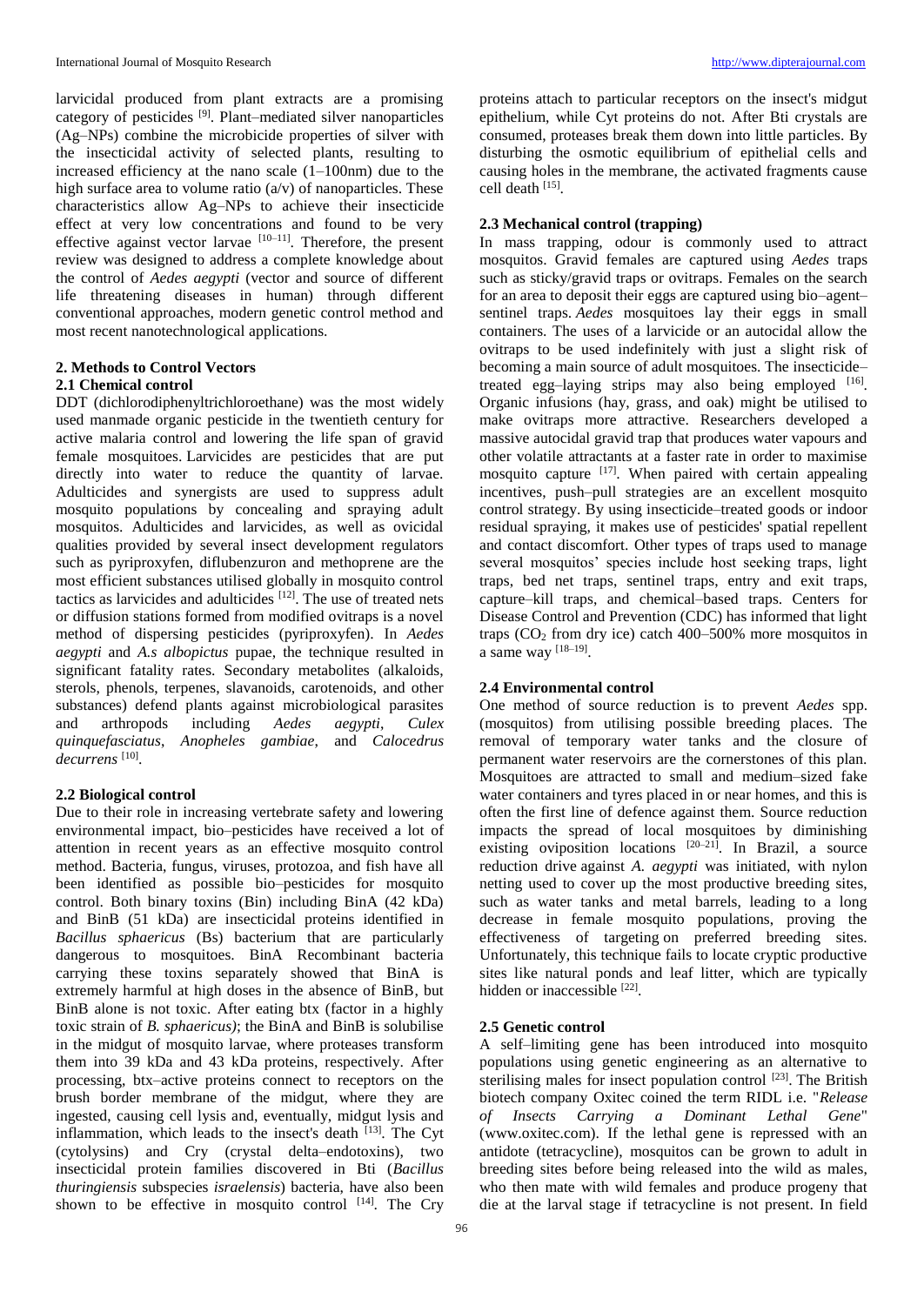trials in the Cayman Islands in 2009–2010, a self–limiting strain of *A. aegypti* OX513A was demonstrated to decrease a natural population of *A. aegypti* [24]. In Malaysia OX513A males were found to have similar lifespans and spreading abilities, whereas the most recent release of OX513A males in Brazil resulted in a significant decline of the target wild population [25–26]. Trials in Brazil were also used to develop LA513A, a strain of *A. aegypti* engineered to carry a non– sex–specific, dominant, repressible, late–acting lethal genetic system that causes death at the pupal stage rather than the larval stage, avoiding density–dependent effects on larval development in wild populations [27]. In the absence of tetracycline, larvae with one or more copies of the LA513A insertion grow properly, although the great majority (95– 97%) die during pupal stage [27].

# **2.6 Role of nanotechnology in detection and control the vector**

The nanotechnology based formulations release active substances into the environment in a regulated or delayed manner, extending the period of effect and minimising human exposure (for example, by permeation through the skin). The chemical component is additionally protected by encapsulation against damage due by temperature, oxidation, light, and humidity, among other things [28]. For the development of nanocarriers, a variety of matrices (both synthetic and natural) can be employed, including proteins, polymers, polysaccharides, lipids, and others. The most desired properties of such matrices are biodegradability and biocompatibility, as well as low cost [29]. Gomes *et al*. successfully enclosed DEET (N,N'-diethyl-m-toluamide) in polymeric nanospheres, resulting in particles with an average diameter of 114±37 nm, a low polydispersion index, and time–dependent stability [30]. The repellence potential of nano–encapsulated DEET lasted more than 9 hours that is far longer than that of free DEET. The scientists noted the discovery that the release mechanism was temperature sensitive as a key benefit since the release rate could be controlled by changing the temperature [30]. Silva *et al*. encapsulated essential oils of *Piper aduncum* L. and *P. hispidinervum* C. in gelatin nanoparticles and investigated their efficiency against *A. aegypti* Linn. According to the findings, the EOs exhibited a high encapsulation efficacy (about 80%), an average size of 100–200 nm, and a zeta potential of around 40 mV. Both encapsulated EOs reached deadly dosages within 24 hours of exposure, resulting in the pests' ultimate death [31].

Forgearin *et al*. designed, characterised and tested permethrin–loaded lipid nanocapsules as clothing repellents. The formulations had a monomodal size distribution and a permethrin concentration of 4.6±0.1 mg/mL, with a mean particle diameter of 201±4 nm. Even after washing and with the influence of temperature, the polyester fabrics containing the nanoparticles had higher permethrin concentrations than those carrying only the free component. According to the findings, the revolutionary nanoparticle repellent spray might be used to impregnate clothing and protect humans from insects [32] .

Werdin González *et al*. designed and investigated polymeric nanoparticles for encapsulating essential oils like geranium (*Geranium* sp.) and bergamot (*Citrus bergamia*) which is made up of PEG (Polyethylene glycol) and chitosan (PEG– chitosan NPs)  $^{[33]}$ . The immediate and long–term larvicidal effects of the chemical in mosquitoes were investigated as well. According to physicochemical characterization, the PEG nanoparticles containing the essential oils had a mean size of 255 nm and encapsulation efficiencies of 68–77%, whereas the chitosan nanoparticles had a mean size of 535 nm and encapsulation efficiencies of 22–38%. The formulations based on chitosan demonstrated the best larvicidal activity (acute and residual). These findings suggest that polymeric nanoparticles containing essential oils might be employed as larvicidal therapies that are both environmentally friendly and effective [34]. The spherical, monodispersed essential oils in gelatin nanoparticles with 100 nm in size range showed better than 80% encapsulation efficiency to kill *A. aegypti* within 24 hours of exposure, with fatality rates beyond 80% <sup>[31]</sup>. The nanoparticle based methodologies have been highlighted in Fig.1.



**Fig 1:** Effects of various nanocarrier system for the treatment of malaria vector.

## 3. **Conclusions**

During the control of mosquitoes, the DDT, a man-made organic insecticide was utilised, that shortens mosquito lifespan. The larvicides are sprayed directly into water to control the population of vector by killing larvae or by reducing life span of adults. Bio–pesticides are very effective by causing puncture in cell membrane leads to death of mosquitoes, as well as they are environment friendly and nontoxic to non–targeted species. Trapping is also done to catch the female vector population and their eggs to control the adult population. The CDC light traps are most effective among different traps as that catches 400–500% more vector population in the same way. The easiest way to control *Aedes* population is removing of temporary water tanks that become the breeding place for mosquitos. Sterilising of male done by genetic manipulation in insect population is a new and effective mechanism of mosquitos' control. Most recently, the nanotechnology is found to be the best way in detection and control of vector with undesirable side effects. Nanoparticles are used with some plant extract or some other material for the development of novel pesticides. Pesticides associated with AgNPs are reported which are very effective to control the vector population. These are environmental friendly but very toxic to only targeted species and is nontoxic to non– targeted species. This shows potentials of nanoparticles for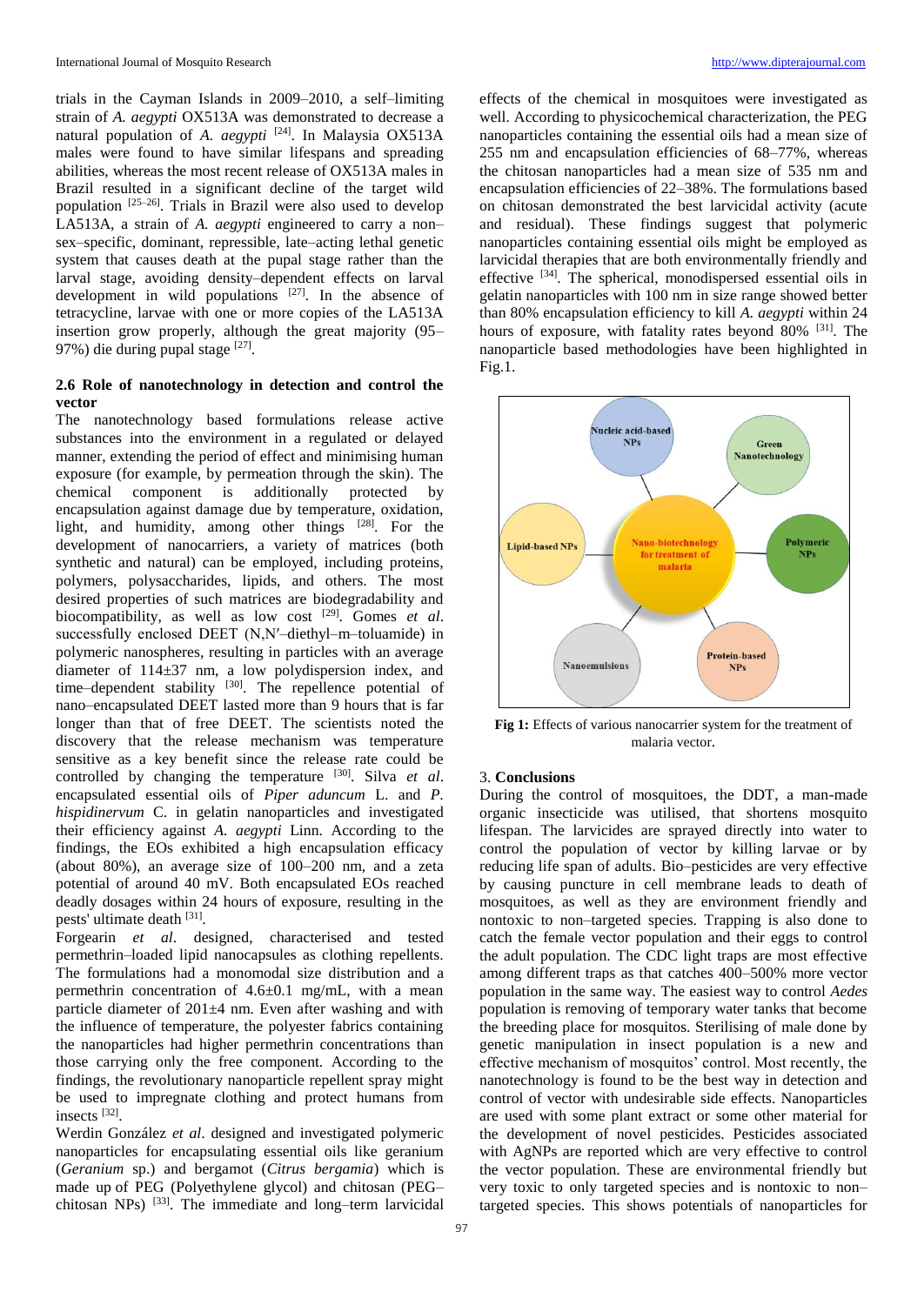use as part of integrated approach towards the fight against mosquito vectors.

### **References**

1. WHO. Dengue y dengue grave. World Health Organization. 2016, http://www.who.int/mediacentre/factsheets/fs117/e

n/.

- 2. Bhatt S, Gething PW, Brady OJ, Messina JP, Farlow AW, Moyes CL, *et al*. The global distribution and burden of dengue. Nature. 2013;496(7446):504-507.
- 3. Frierson JG. The yellow fever vaccine: A history. The Yale Journal of Biology and Medicine. 2010;83(2):77.
- 4. WHO, TDR. Dengue guidelines for diagnosis, treatment, prevention and control, World Health Organization, Geneva, Switzerland, 2009.
- 5. Bisset J, Rodríguez MM, Fernández D. Selection of insensitive acetylcholinesterase as a resistance mechanism in *Aedes aegypti* (Diptera: Culicidae) from Santiago de Cuba. Journal of Medical Entomology. 2006;43(6):1185–1189.
- 6. AbdKadir SL, Yaakob H, Mohamed Zulkifli R. Potential anti–dengue medicinal plants: a review. Journal of Natural Medicines. 2013;67(4):677-689.
- 7. Hurst TP, Kay BH, Ryan PA, Brown MD. Sublethal effects of mosquito larvicides on swimming performance of larvivorous fish *Melanotaenia duboulayi* (Atheriniformes: Melanotaeniidae). Journal of Economic Entomology. 2007;100(1):61-65.
- 8. Agalya Priyadarshini K, Murugan K, Panneerselvam C, Ponarulselvam S, Hwang JS, Nicoletti M. Biolarvicidal and pupicidal potential of silver nanoparticles synthesized using *Euphorbia hirta* against *Anopheles stephensi* Liston (Diptera: Culicidae). Parasitology Research. 2012;111(3):997–1006.
- 9. Thiyagarajan P, Kumar PM, Kovendan K, Murugan K. Effect of medicinal plant and microbial insecticides for the sustainable mosquito vector control. Acta Biologia Indica. 2014;3:527–535.
- 10. Benelli G, Caselli A, Canale A. Nanoparticles for mosquito control: Challenges and constraints. Journal of King Saud University–Science. 2017;29(4):424-435.
- 11. Soni N, Prakash S. Green nanoparticles for mosquito control. Scientific World Journal. 2014;496362.
- 12. Suman DS, Wang Y, Bilgrami AL, Gaugler R. Ovicidal activity of three insect growth regulators against *Aedes* and *Culex mosquitoes*. Acta Tropica. 2013;128(1):103– 109.
- 13. Poopathi S, Mani TR, Rao DR, Baskaran G, Lalitha K. Susceptibility levels of resistance of *Culex quinquefasciatus* to the insecticidal toxin of *Bacillus sphaericus* (strain 2362). Environment and Ecology. 2000;18(3):703–710.
- 14. Jacups SP, Rapley LP, Johnson PH, Benjamin S, Ritchie SA. *Bacillus thuringiensis* var. *israelensis* misting for control of *Aedes* in cryptic ground containers in North Queensland, Australia. The American Journal of Tropical Medicine and Hygiene. 2013;88(3):490.
- 15. Frutos R, Rang C, Royer M. Managing insect resistance to plants producing *Bacillus thuringiensis* toxins. Critical Reviews in Biotechnology. 1999;19(3):227–276.
- 16. Mackay AJ, Amador M, Barrera R. An improved autocidal gravid ovitrap for the control and surveillance

of *Aedes aegypti*. Parasites and vectors. 2013;6(1):1–3.

- 17. Cook SM, Khan ZR, Pickett JA. The use of push–pull strategies in integrated pest management. Annual Review of Entomology. 2007;52:375-400.
- 18. Lima JB, Rosa–Freitas MG, Rodovalho CM, Santos F, Lourenço–de–Oliveira R. Is there an efficient trap or collection method for sampling *Anopheles darlingi* and other malaria vectors that can describe the essential parameters affecting transmission dynamics as effectively as human landing catches?–A Review. Memorias do Instituto Oswaldo Cruz. 2014;109:685–705.
- 19. Salazar FV, Achee NL, Grieco JP, Prabaripai A, Ojo TA, Eisen L. Effect of *Aedes aegypti* exposure to spatial repellent chemicals on BG–Sentinel™ trap catches. Parasites and vectors. 2013;6(1):1-4.
- 20. Fonseca DM, Unlu I, Crepeau T, Farajollahi A, Healy SP, Bartlett‐Healy K. Area-wide management of *Aedes albopictus*. Part 2: Gauging the efficacy of traditional integrated pest control measures against urban container mosquitoes. Pest Management Science. 2013;69(12):1351-1361.
- 21. Dowling Z, Armbruster P, LaDeau SL, DeCotiis M, Mottley J, Leisnham PT. Linking mosquito infestation to resident socioeconomic status, knowledge, and source reduction practices in suburban Washington, DC. Ecohealth. 2013;10(1):36-47.
- 22. Petrić D, Bellini R, Scholte EJ, Rakotoarivony LM, Schaffner F. Monitoring population and environmental parameters of invasive mosquito species in Europe. Parasites and vectors. 2014;7(1):1-4.
- 23. Thomas DD, Donnelly CA, Wood RJ, Alphey LS. Insect population control using a dominant, repressible, lethal genetic system. Science. 2000;287(5462):2474-2476.
- 24. Harris AF, McKemey AR, Nimmo D, Curtis Z, Black I, Morgan SA, *et al*. Successful suppression of a field mosquito population by sustained release of engineered male mosquitoes. Nature Biotechnology. 2012;30(9):828- 830.
- 25. Lacroix R, Delatte H, Hue T, Reiter P. Dispersal and survival of male and female Aedesalbopictus (Diptera: Culicidae) on Reunion Island. Journal of Medical Entomology. 2009;46(5):1117-1124.
- 26. Carvalho DO, McKemey AR, Garziera L, Lacroix R, Donnelly CA, Alphey L, Malavasi A, Capurro ML. Suppression of a field population of *Aedes aegypti* in Brazil by sustained release of transgenic male mosquitoes. PLoS Neglected Tropical Diseases. 2015;9(7):e0003864.
- 27. Phuc HK, Andreasen MH, Burton RS, Vass C, Epton MJ, Pape G, Fu G. Late–acting dominant lethal genetic systems and mosquito control. BMC Biology.  $2007;5(1):1-1.$
- 28. Yoncheva K, Kamenova K, Perperieva T, Hadjimitova V, Donchev P, Kaloyanov K. Cationic triblock copolymer micelles enhance antioxidant activity, intracellular uptake and cytotoxicity of curcumin. International Journal of Pharmaceutics. 2015;490(1–2):298-307.
- 29. Barradas TN, Senna JP, Ricci E Júnior, Mansur CR. Polymer–based drug delivery systems applied to insects repellents devices: A review. Current Drug Delivery. 2016;13(2):221–235.
- 30. Gomes GM, Bigon JP, Montoro FE, Lona LM. Encapsulation of N, N-diethyl-meta-toluamide (DEET)